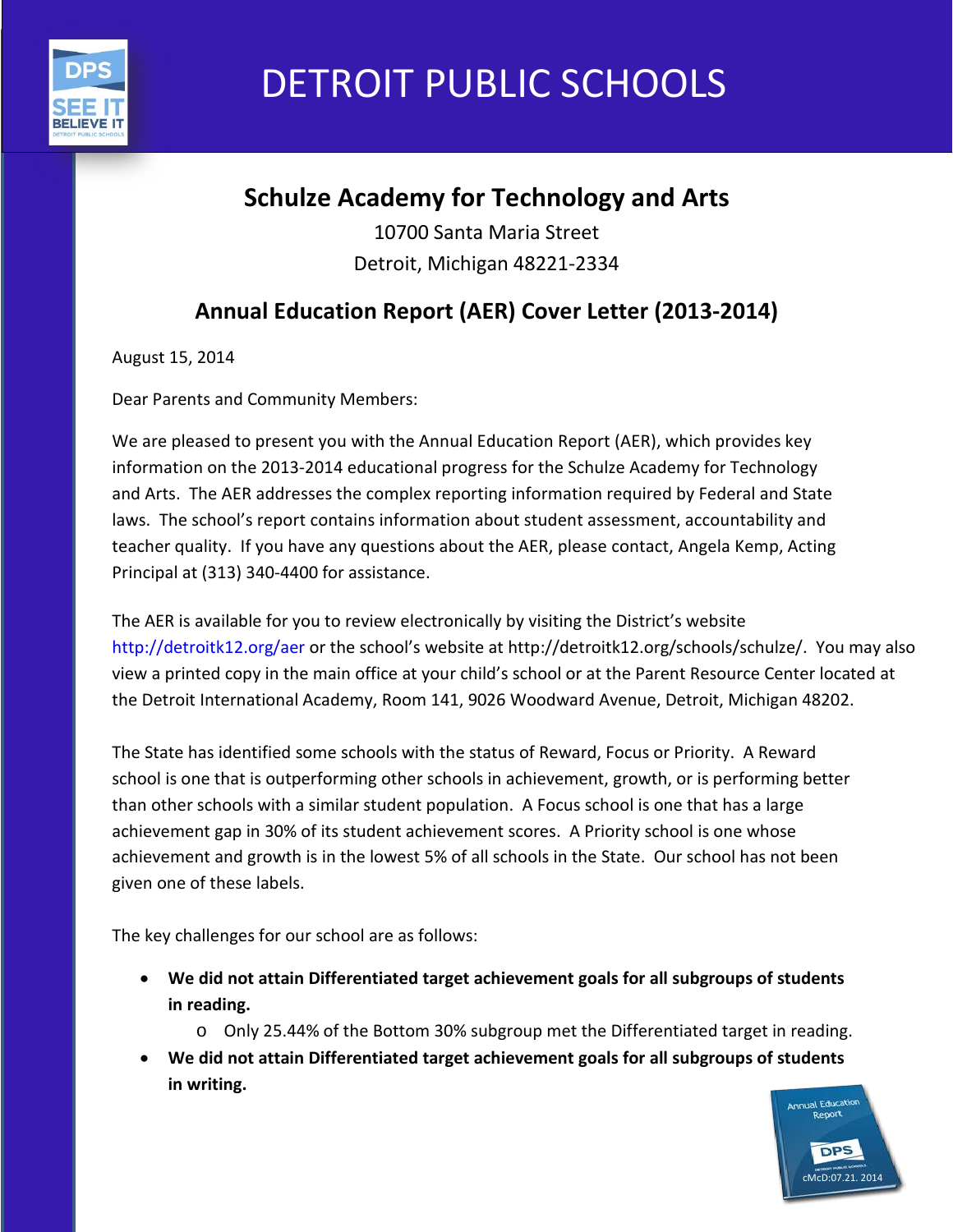- o Only 0.00% of the Bottom 30% subgroup met the Differentiated target in writing.
- **We did not attain Differentiated target achievement goals for all subgroups of students in mathematics.**
	- o Only 7.89% of the Bottom 30% subgroup met the Differentiated target in mathematics.
- **We did not attain Differentiated target achievement goals for all subgroups of students in science.**
	- o Only 0.00% of the Bottom 30% subgroup met the Differentiated target in science.
- **We did not attain Differentiated target achievement goals for all subgroups of students in social studies.**
	- o Only 17.32% of All Students; 0.00% of the Bottom 30%; 17.46% of the Black and 15.89% of the Economically Disadvantaged subgroups met the Differentiated target in social studies.

We are actively working to address our Michigan School Scorecard issues, accelerate student achievement and close persistent gaps in achievement. Using data, Schulze will continue with our RTI (Response to Intervention) model to identify students performing below proficiency. Interventions in Reading and Mathematics will be monitored weekly to increase student achievement.

Differentiated instruction in all subject areas will be implemented to address individual student needs. Assessments will be given quarterly and as needed to monitor progress. After-school and summer school programs will continue to provide support and enrichment of instruction. Schulze will continue to maintain our attendance goal of 90% or above by maintaining the services of an Attendance Officer.

#### **Parent Involvement**

Parents are encouraged to attend conferences and our monthly Parental Advisory Council on Student Achievement (PACSA) meetings where information and resources are shared to improve student achievement. We involve parents in volunteer opportunities, field trips, curriculum workshops, academic and social events. Parents are also highly encouraged to utilize the district's Parent Connect online system to monitor student grades, attendance and assignments.

State law requires that we also report additional information.

#### **Process for Assigning Pupils to the School**

Detroit Public Schools has an "Open Enrollment Initiative." This initiative allows students to elect to attend any Detroit Public School without being required to live within the boundary for that school. The "Open Enrollment Initiative" does not apply to the Examination High Schools or Application Schools. Parents may enroll their child(ren) in the school of their interest as long as

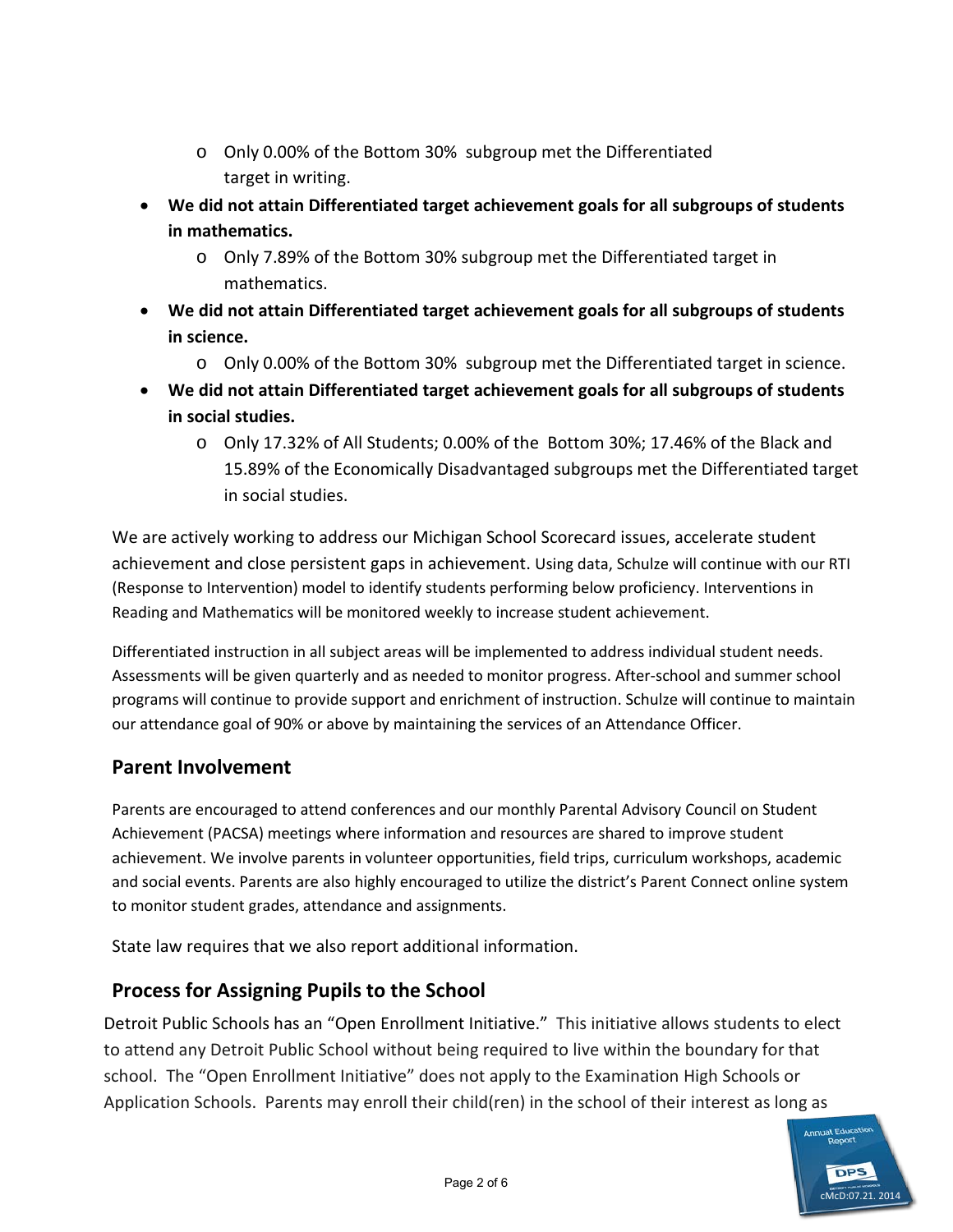the school has not reached capacity for their particular grade. Enrollment preference is given to students who live within the boundary of a school.

It should also be noted that transportation will not be provided for students who select a school outside of the boundary of their home school. "Open Enrollment Initiative" resources can be found on our website at: [http://detroitk12.org/resources/prospective\\_students/](http://detroitk12.org/resources/prospective_students/)

#### **School Improvement Status**

| Year      | <b>School Improvement Status</b> |  |
|-----------|----------------------------------|--|
| 2013-2014 | No Status                        |  |
| 2012-2013 | No Status                        |  |

### **Detroit Public Schools' Core Curriculum:**

Consistent with the Detroit Public Schools 2013-2017 Strategic Plan**,** there are aggressive plans to accelerate the rate of student achievement and to ensure that students graduate with the academic and social skills necessary for success in college and the workplace.

#### **Specific curriculum actions are based on the District's strategic plan to:**

- I. Broaden Services to Address Student Needs
- II. Support Parents and Families
- III. Offer Broad/High Quality Programs
- IV. Improve Customer Service
- V. Create Safe Learning Environments
- VI. Transform Central and School based services to serve customers better
- VII. Improve Technology
- VIII. Minimize the Impacts of Change
	- IX. Foster School-Based Leadership
	- X. Celebrate and Promote Success
	- XI. Ensure Fiscal Stability
- XII. Improve Attendance and Discipline

The "Neighborhood-Centered, Quality Schools," Strategic Plan, is available online at [http://detroitk12.org/content/wp-content/uploads/2013/03/Strategic\\_Plan\\_DRAFT-FINAL.pdf](http://detroitk12.org/content/wp-content/uploads/2013/03/Strategic_Plan_DRAFT-FINAL.pdf)

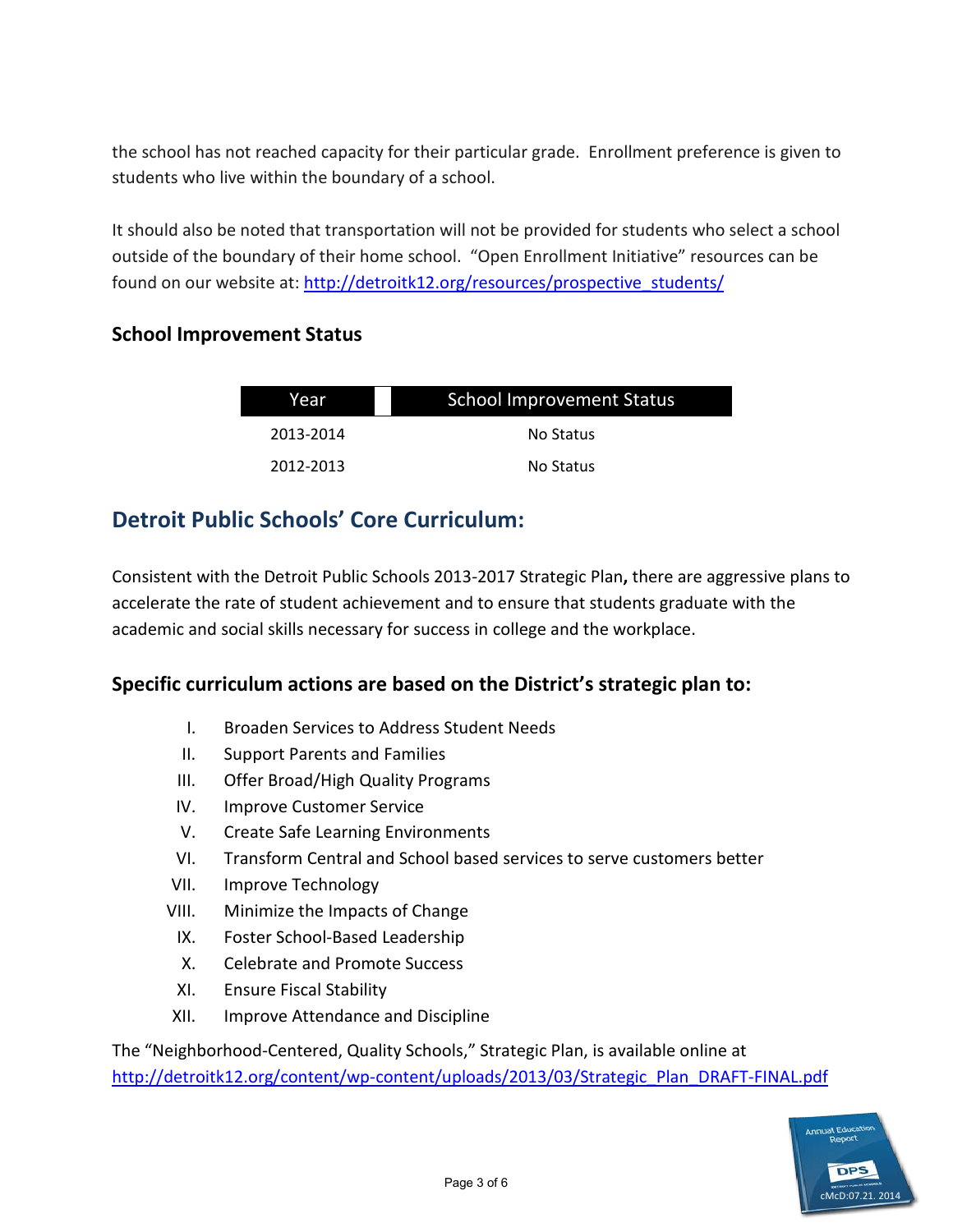#### **Access to the Core Curriculum**

The instructional strategies and grade level expectations are aligned to the State standards and the NAEP. This represents the core curriculum, which is supported by the texts, materials, computer software and other school level resources used daily in the classrooms. All of the professional development activities are aligned to the core curriculum.

The implementation is a process delineated in the District Plan. This plan serves as the framework for each school's academic achievement plan.

The frequent monitoring of the implementation of these plans are conducted by the school diagnostic visits, review of the benchmark assessments, use of the teacher evaluation tool and adherence to the pacing calendar.

The variances from the State Plan can be found in the grade level expectations, which are also aligned to the higher standards of NAEP.

Parents/Guardians are offered classes to increase parenting skills, early childhood literacy, adult literacy and GED. During the school year, the Regional Parent Resource Center is a vehicle for parents and other community members to participate in regular and on-going informational and participatory sessions focused on curriculum and instruction. Learning Village (an online instructional management system), Web updates and semi-annual progress reports are a means to disseminate achievement information to educators. Parents will have the opportunity to monitor students' progress, including attendance, through **Parent Connect**  in the Fall.

Detroit Public Schools Core Curriculum is currently under revision. Pacing Charts and Curriculum guides will be posted to the Division of Teaching and Learning under the Leadership page of our website in the near future.

#### **Parent Engagement**

- $\clubsuit$  Use the technology portal for parents to view daily lessons and to communicate with teachers.
- ❖ Implement and follow through with the parent contracts.
- $\clubsuit$  Use the Parent Resource Center to engage parents in innovative workshops and sessions that are practical and will result in parent support to students at home.

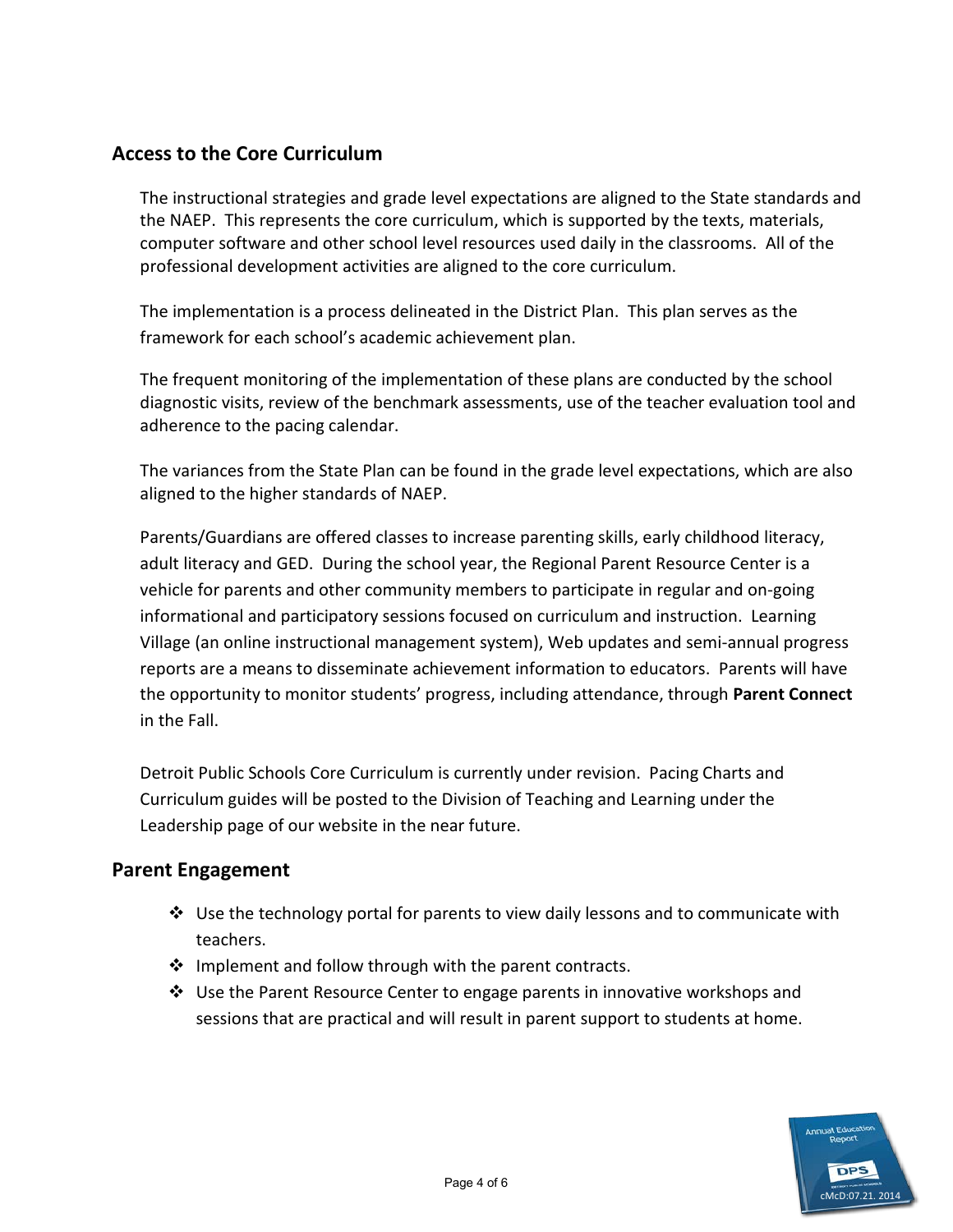#### **Student Achievement Results**

Aggregate Student Achievement Results and Detroit Public Schools Quarterly NWEA~MAP Reading and Mathematics reports for Schulze Academy of Technology and Arts can be found on the Detroit Public Schools' web page at the Research, Evaluation and Assessment site at [http://detroitk12.org/data/rea/.](http://detroitk12.org/data/rea/) The following reports are available:

- District Profile Report
- Combined School Profile Reports
- Individual School Profile Reports
- Adequate Yearly Progress (AYP) Reports
- Michigan Accountability Scorecard Report
- Annual Education Report
- NWEA ~ MAP aggregate student achievement results

#### **Parent-Teacher Conferences (Interactions):**

| School Year | <b>Total Parent</b><br>Interactions | Percent |
|-------------|-------------------------------------|---------|
| 2013-2014   | 507                                 | 16.7%   |
| 2012-2013   | 808                                 | 28.3%   |

The Detroit Public Schools' Office of Research, Evaluation, Assessment and Accountability has developed a data collection system which has enabled the District to comply with the Annual Education Report criteria of identifying the number and percent of students represented by parents at Parent-Teacher Conferences (PTC).

- 1.0 Data from the PTC Forms represent "parent interactions" with teachers, per school, per card marking.
- 2.0 Parent Interaction Definition: During Parent-Teacher Conferences Schools/Teachers are advised to have each parent participant provide a parent signature-a parent may not sign for a student if they did not talk about that student.
- 3.0 Several DPS schools had a very high percentage of reported parent interactions. This may be due to a number of reasons. In at least eight (8) instances, the calculated percentages are in excess of 100%. In each instance, each of these eight (8) schools may have experienced a large parent turnout at each of the required conferences. If during each conference, one (1) parent with two (2) students enrolled in the school